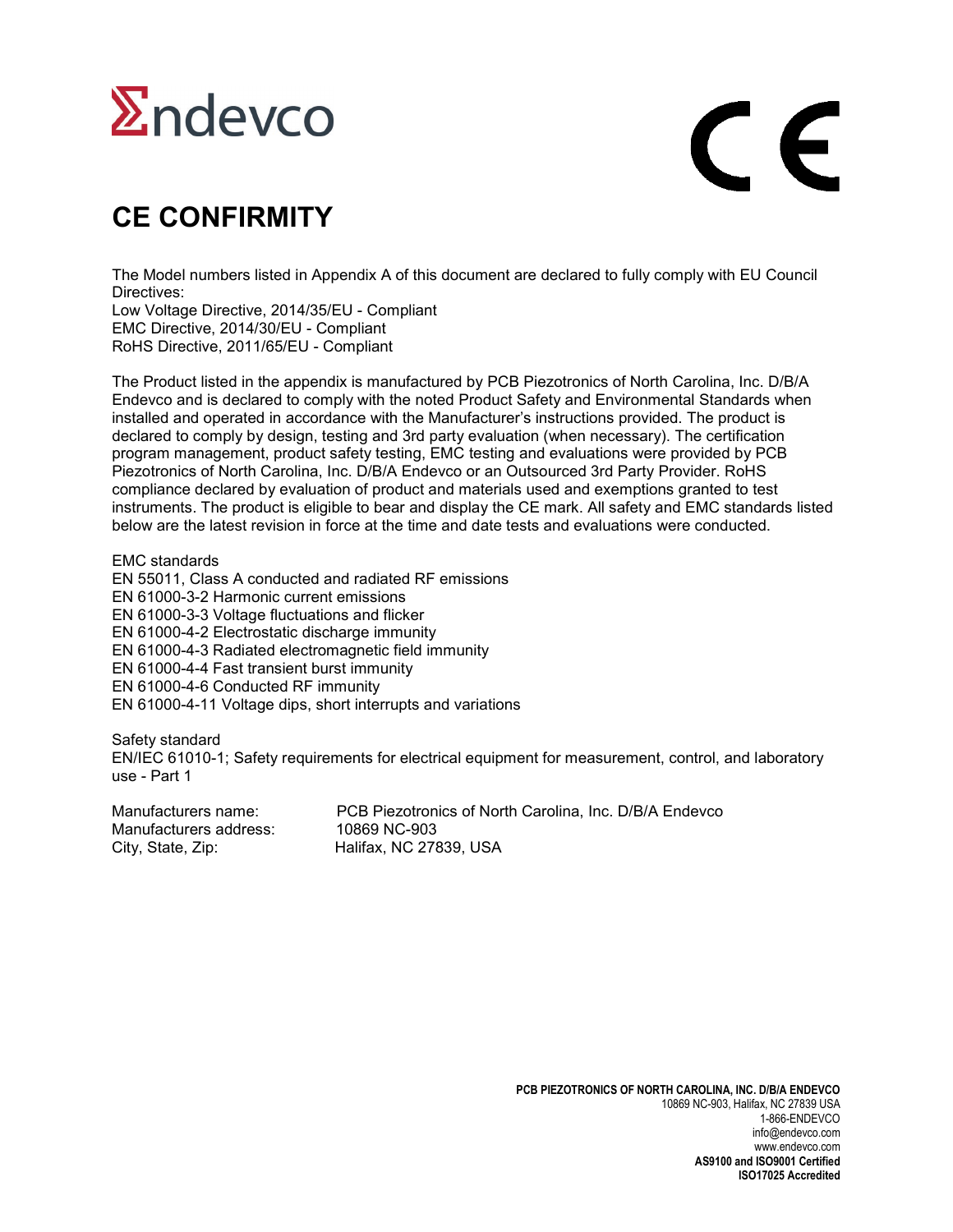

#### **Appendix A, Declaration of Conformity**

| RoHs Compliant Model List | TCF Report # |
|---------------------------|--------------|
| 2-Digit Model Number      |              |
| 22                        | 2016002      |
| 23                        | 2016003      |
| 33                        | 2016004      |
| 65                        | 2016007      |
| 67                        | 2016008      |
| 72                        | 2017002      |
| 73                        | 2017003      |
| 86                        | 2016010      |
| 87                        | 2016011      |

| RoHs Compliant Model List | <b>TCF Report #</b> |
|---------------------------|---------------------|
| 3-Digit Model Number      |                     |
| 126                       | 2016119             |
| 256                       | 2016012             |
| 727                       | 2017004             |
| 758                       | 2018006             |
| 771                       | 2017069             |
| 773                       | 2017070             |

| RoHs Compliant Model List | <b>TCF Report #</b> |
|---------------------------|---------------------|
| 4-Digit Model Number      |                     |
| 2225                      | 2016016             |
| 2248                      | 2016017             |
| 2270                      | 2016018             |
| 2272                      | 2016020             |
| 2276                      | 2016022             |
| 2280                      | 2016023             |
| 2301                      | 2016182             |
| 2302                      | 2016182             |
| 2303                      | 2016182             |
| 2304                      | 2016182             |
| 2305                      | 2016182             |
| 2311                      | 2016106             |
| 2312                      | 2016107             |
| 2313                      | 2016107             |
| 2510                      | 2016024             |
| 3006                      | 2016068             |
| 3024                      | 2016095             |
| 3061                      | 2016070             |
| 3096                      | 2016073             |
| 3907                      | 2016096             |
| 4948                      | 2017044             |
| 6907                      | 2016076             |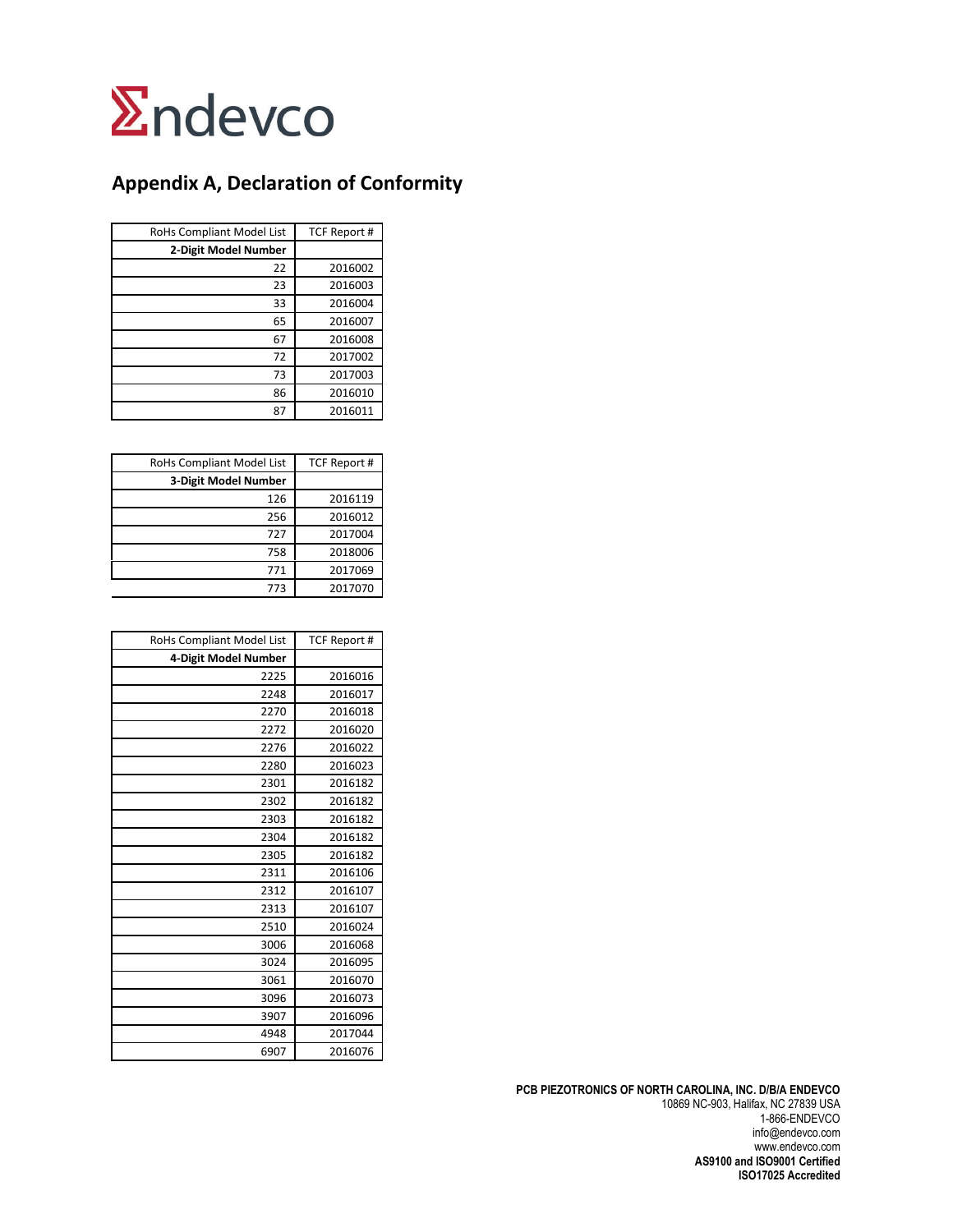| 6960 | 2016080 |
|------|---------|
| 6961 | 2016080 |
| 6962 | 2016080 |
| 6963 | 2016080 |
| 7201 | 2016026 |
| 7264 | 2017055 |
| 7274 | 2017008 |
| 7284 | 2017009 |
| 7286 | 2017010 |
| 7287 | 2017012 |
| 7298 | 2018005 |
| 7310 | 2017065 |
| 7722 | 2016031 |
| 7724 | 2016031 |
| 7751 | 2016032 |
| 8523 | 2017021 |
| 8540 | 2017021 |

| RoHs Compliant Model List | <b>TCF Report #</b> |
|---------------------------|---------------------|
| 5-Digit Model Number      |                     |
| 11121                     | 2016081             |
| 14065                     | 2016081             |
| 16678                     | 2016184             |
| 17180                     | 2017055             |
| 22588                     | 2016081             |
| 24328                     | 2016081             |
| 24923                     | 2016081             |
| 25034                     | 2016081             |
| 25045                     | 2016081             |
| 26108                     | 2016081             |
| 26877                     | 2016081             |
| 27542                     | 2016016             |
| 30118                     | 2016109             |
| 30516                     | 2016081             |
| 30688                     | 2016081             |
| 30771                     | 2016081             |
| 30779                     | 2016081             |
| 30839                     | 2016081             |
| 31875                     | 2017051             |
| 31979                     | 2017052             |
| 33268                     | 2016113             |
| 33280                     | 2016194             |
| 33449                     | 2016081             |
| 36021                     | 2017053             |
| 40201                     | 2016081             |
| 42344                     | 2017054             |
| 42875                     | 2016185             |
| 43295                     | 2016186             |
| 43655                     | 2016110             |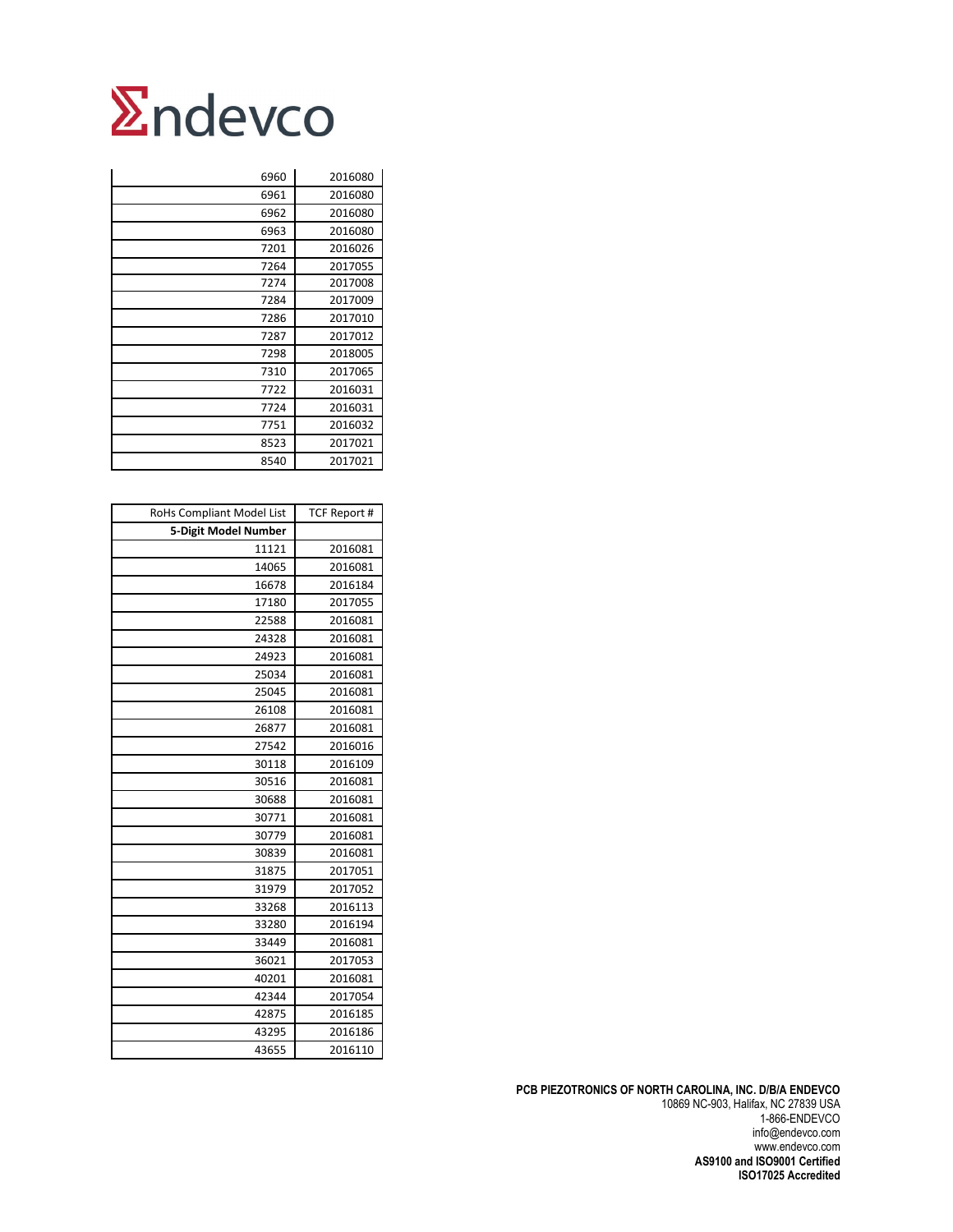43664 2016111

| RoHs Compliant Model List         | TCF Report #       |
|-----------------------------------|--------------------|
| <b>Alpha-Numeric Model Number</b> |                    |
| 12M1B                             | 2016001            |
| 17180V                            | 2017055            |
| 2220E                             | 2016035            |
| 2220EM2                           | 2016035            |
| 2221D                             | 2016036            |
| 2221F                             | 2016036            |
| 2222C                             | 2016037            |
| 2222D                             | 2016097            |
| 2223D                             | 2016038            |
| 2224C                             | 2016039            |
| 2225M5A                           | 2016016            |
| 2226C                             | 2016040            |
| 2228C                             | 2016041            |
| 2229C                             | 2016042            |
| 2230E                             | 2016043            |
| 2230EM1                           | 2016043            |
| 2248M1                            | 2016017            |
| 2250A                             | 2016044            |
| 2250AM1                           | 2016044            |
| 2255B                             | 2016045            |
| 2256A                             | 2016047            |
| 2258A                             | 2016046            |
| 2262A                             | 2017022            |
| 2270M8                            | 2016018            |
| 2271A                             | 2016019            |
| 2271AM20                          | 2016019            |
| 2273A                             | 2016021            |
| 2273AM1                           | 2016021            |
| 2273AM20                          | 2016021            |
| 2510M4A                           | 2016024            |
| 256HX                             | 2016006            |
| 257A                              | 2016013            |
| 258A                              | 2016013            |
| 25A                               | 2016049            |
| 25AM1                             | 2016049            |
| 25AM3                             | 2016049            |
| 25B                               | 2016049            |
| 2721B                             | 2016049            |
| 2771C                             | 2017057            |
| 2771CM1                           | 2017057            |
| 2771CM2                           | 2017057            |
| 2777A                             | 2017046            |
| 27AM1<br>27BLPF                   | 2016050<br>2016093 |
|                                   |                    |
| 27F11                             | 2016050            |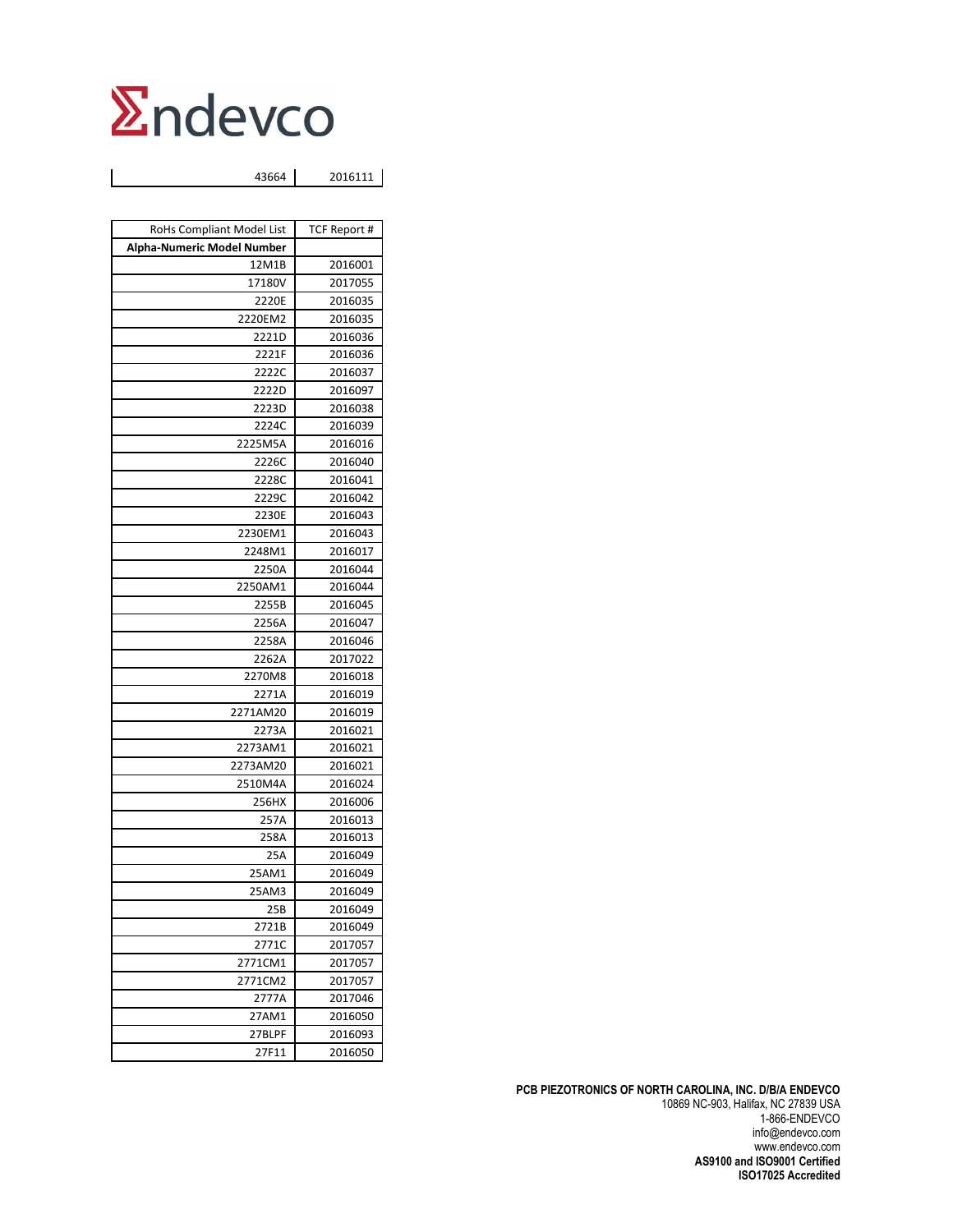| 27F12     | 2016050 |
|-----------|---------|
| 27G11     | 2016050 |
| 27G12     | 2016050 |
| 2947C     | 2017058 |
| 3003C     | 2016067 |
| 3006M2    | 2016068 |
| 3022B     | 2016069 |
| 3023B     | 2016083 |
| 3024M1    | 2016095 |
| 3024M8    | 2016095 |
| 3027A     | 2016082 |
| 3027AM17  | 2016082 |
| 3027AM3   | 2016082 |
| 3027AM5   | 2016082 |
| 3027AVM13 | 2016082 |
| 3027AVM14 | 2016082 |
| 3027AVM16 | 2016082 |
| 3053V     | 2016084 |
| 3053VM1   | 2016084 |
| 3060D     | 2016085 |
| 3061A     | 2016086 |
| 3075M19   | 2016071 |
| 3075M21   | 2016071 |
| 3075M6    | 2016071 |
| 3090C     | 2016087 |
| 3090CM12  | 2016087 |
| 3090CM6   | 2016087 |
| 3090CM67  | 2016087 |
| 3090DV    | 2016087 |
| 3091F     | 2016088 |
| 3093M10   | 2016072 |
| 3095A     | 2016089 |
| 3097M1    | 2016074 |
| 35A       | 2016005 |
| 35B       | 2016005 |
| 35C       | 2016005 |
| 36021M1   | 2017053 |
| 41A13     | 2016051 |
| 41A14     | 2016051 |
| 41A16     | 2016051 |
| 41A18     | 2016051 |
| 41A19     | 2016051 |
| 43A16     | 2016051 |
| 43A18     | 2016051 |
| 43A19     | 2016051 |
| 4416C     | 2018009 |
| 44A13     | 2016048 |
| 44A14     | 2016048 |
| 44A15     | 2016048 |
| 44A16     | 2016048 |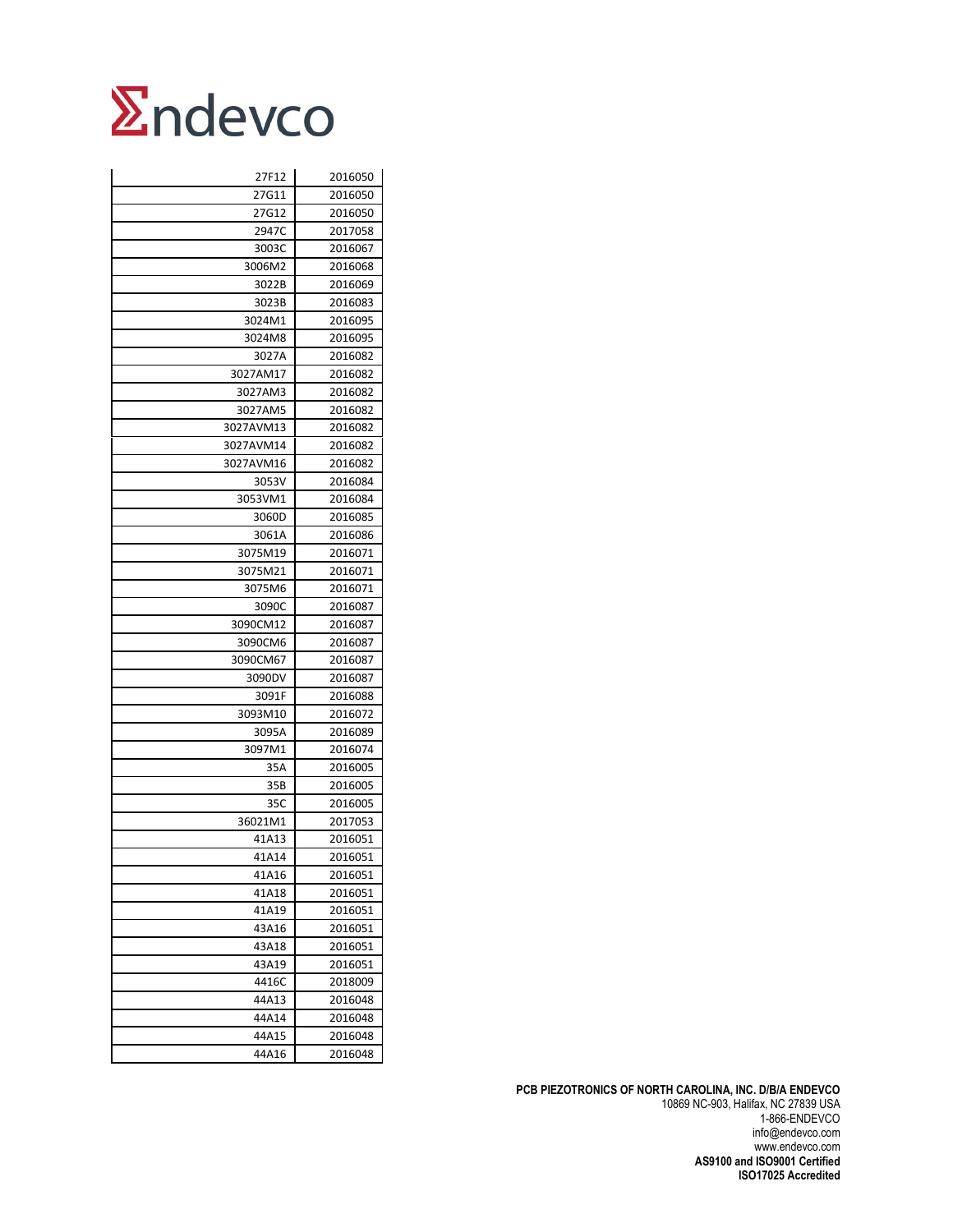| 45A18          | 2016048 |
|----------------|---------|
| 45A19          | 2016048 |
| 46A13          | 2016051 |
| 46A14          | 2016051 |
| 46A16          | 2016051 |
| 46A18          | 2016051 |
| 46A19          | 2016051 |
| 4830B          | 2017047 |
| 4990A          | 2017048 |
| 522M17         | 2016015 |
| 522M37A        | 2016015 |
| 6222S          | 2016053 |
| 6233C          | 2016054 |
| 6235M1         | 2016034 |
| 6237M70        | 2016055 |
| 6237M71        | 2016055 |
| 6240M10        | 2016056 |
| 6240M11        | 2016056 |
| 6243M1         | 2016058 |
| 6243M2         | 2016058 |
| 6243M3         | 2016058 |
| 6243M4         | 2016058 |
| 65HT           | 2016059 |
| 65HTLPF        | 2016059 |
| 65HTLPFM1      | 2016059 |
| 65HTM1         | 2016059 |
| 65HTM2         | 2016059 |
| 65L            | 2016007 |
| 65LM1          | 2016007 |
| 65M1           | 2016007 |
| 65M2           | 2016007 |
| 65M3           | 2016007 |
| 66F11          | 2016060 |
| 66F12          | 2016060 |
| 66F50          | 2016060 |
| 66G11          | 2016060 |
| 66G12          | 2016060 |
| 66G50          | 2016060 |
| 6905M2         | 2016075 |
| 6907M2         | 2016076 |
| 6917B          | 2016090 |
| 6917D          | 2016091 |
| 6917M113       | 2016077 |
| 6917M169       | 2016077 |
| 6918M30        | 2016078 |
| 6923M18        | 2016079 |
| 6923M9         | 2016079 |
| 6960M3         | 2016080 |
|                |         |
| 701A<br>701AM1 | 2017062 |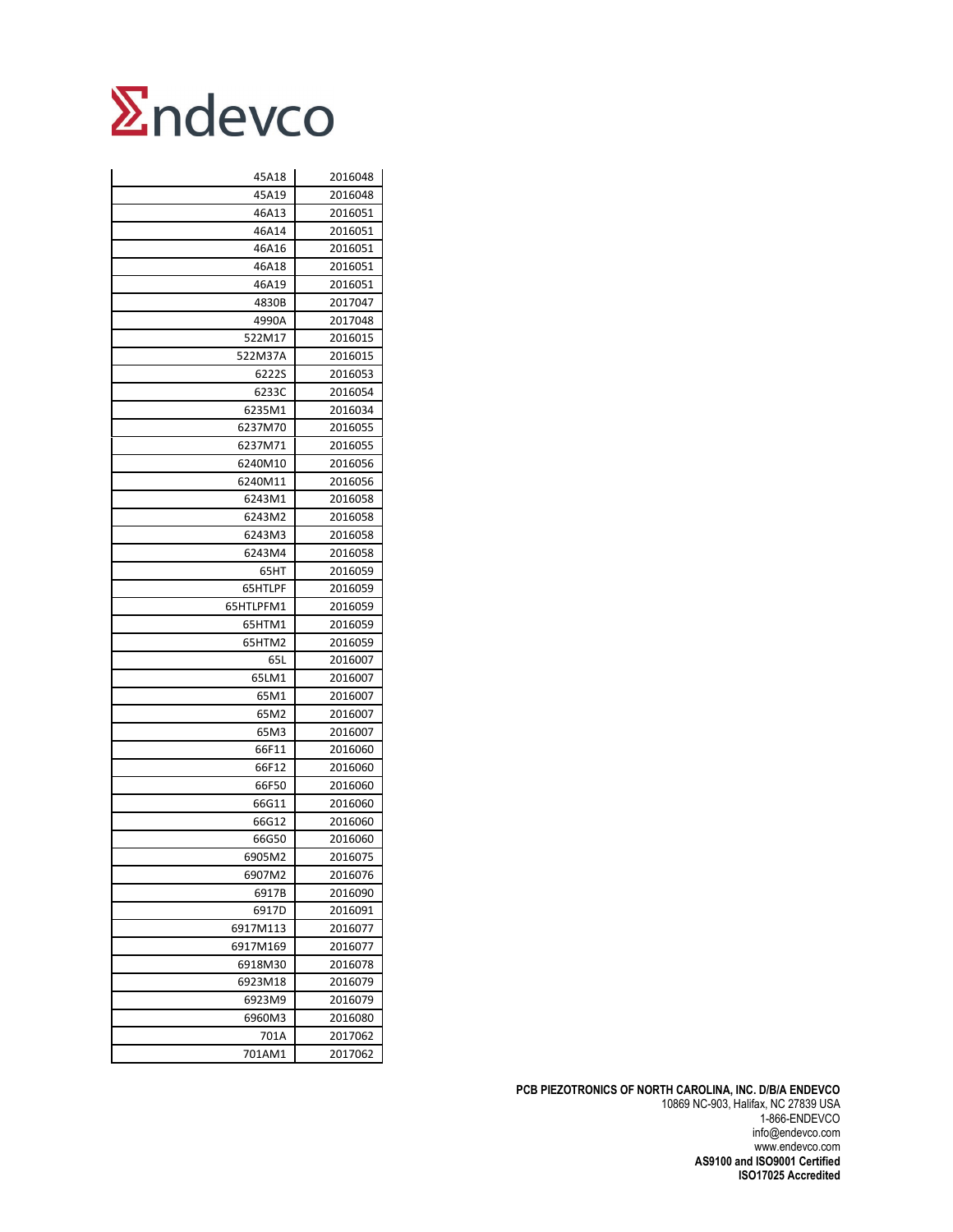

| 701AM2     | 2017062 |
|------------|---------|
| 701F       | 2017062 |
| 701FM1     | 2017062 |
| 71M1       | 2017001 |
| 71M10      | 2017001 |
| 71M11      | 2017001 |
| 71M3       | 2017001 |
| 71M4       | 2017001 |
| 71M5       | 2017001 |
| 7221A      | 2016027 |
| 7231C      | 2017023 |
| 7231CM8    | 2017023 |
| 7240C      | 2016061 |
| 7251A      | 2016029 |
| 7251F      | 2016115 |
| 7251G      | 2016115 |
| 7251HT     | 2016116 |
| 7253C      | 2016062 |
| 7253D      | 2016062 |
| 7257AT     | 2016030 |
| 7259B      | 2016064 |
| 7259BM2    | 2016064 |
| 7259BM5    | 2016064 |
| 7264B      | 2017055 |
| 7264BM1    | 2017055 |
| 7264BM2    | 2017055 |
| 7264BM26   | 2017055 |
| 7264BM33   | 2017055 |
| 7264C      | 2017055 |
| 7264CM1    | 2017055 |
| 7264CM17   | 2017055 |
| 7264CM28   | 2017055 |
| 7264CM34   | 2017055 |
| 7264D      | 2017055 |
| 7264M12    | 2017055 |
| 7264M14    | 2017055 |
| 7265A      | 2017025 |
| 7265AM25   | 2017025 |
| 7265A-HS   | 2017025 |
| 7265A-HSM7 | 2017025 |
| 7268C      | 2017006 |
| 7268CM5    | 2017006 |
| 7268D      | 2018004 |
| 726C       | 2017066 |
| 7270A      | 2017027 |
| 7270AM4    | 2017027 |
| 7270AM7    | 2017027 |
| 7270AM12   | 2017027 |
| 7270AM16   | 2017027 |
| 7270AM21   | 2017027 |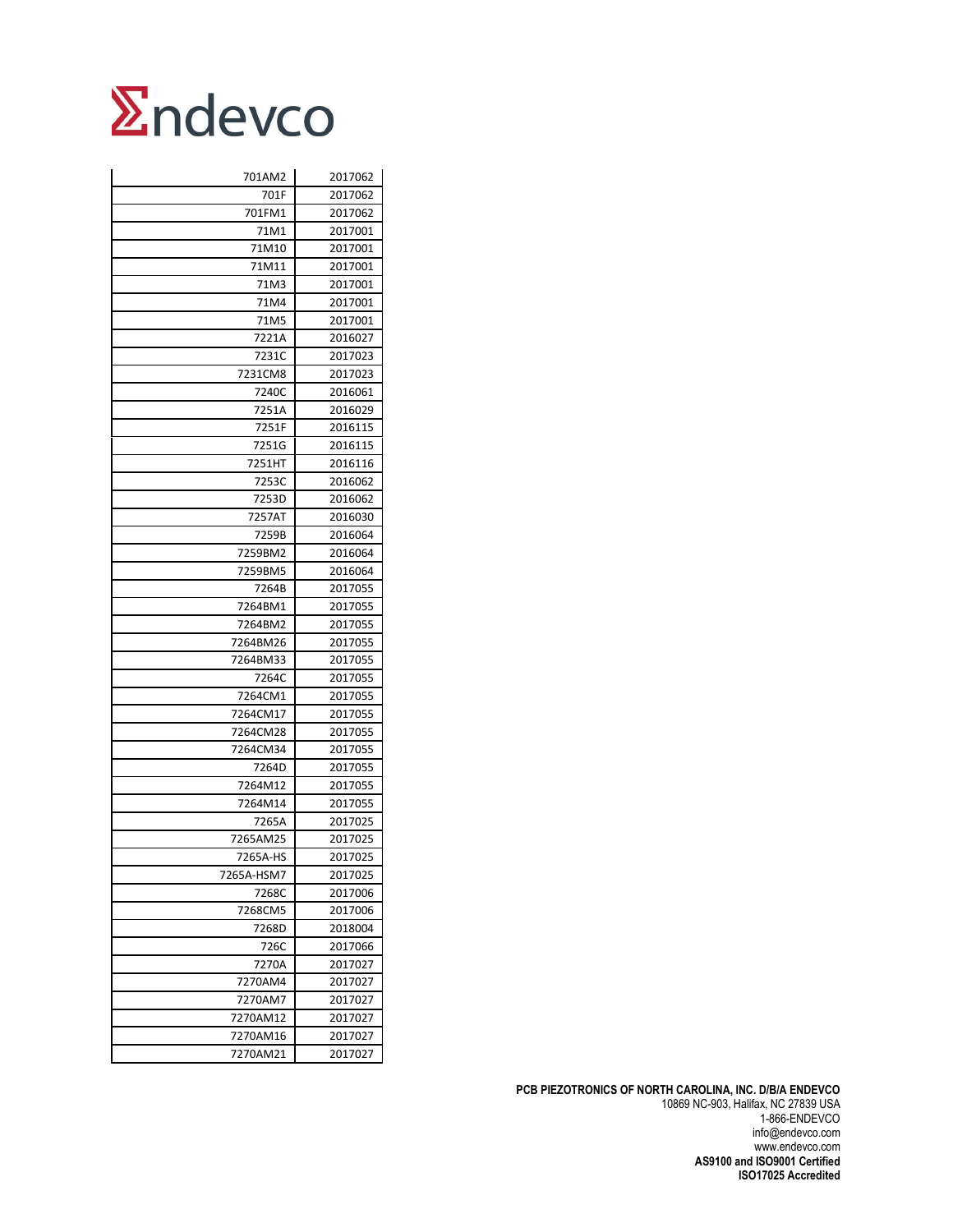| 7270A-Z  | 2017027 |
|----------|---------|
| 7280A    | 2017028 |
| 7280AM4  | 2017028 |
| 7280AM7  | 2017028 |
| 7280A-Z  | 2017028 |
| 7287M3   | 2017012 |
| 7287M4   | 2017012 |
| 7287M8   | 2017012 |
| 7287M9   | 2017012 |
| 7290D    | 2017032 |
| 7290DM2  | 2017032 |
| 7290DM7  | 2017032 |
| 7290G    | 2017064 |
| 7290GM3  | 2017064 |
| 7290GM5  | 2017064 |
| 7292AM1  | 2017034 |
| 7293A    | 2017033 |
| 7298M1   | 2018005 |
| 7302BM5  | 2017013 |
| 73M2     | 2017003 |
| 757A     | 2017067 |
| 757AM1   | 2017067 |
| 757F     | 2017067 |
| 757FM1   | 2017067 |
| 758M4    | 2018006 |
| 7596A    | 2017035 |
| 7703A    | 2016065 |
| 7704A    | 2016065 |
| 770A     | 2017068 |
| 770F     | 2017068 |
| 8507C    | 2017031 |
| 8507CM7  | 2017031 |
| 8510B    | 2017026 |
| 8510BM1  | 2017026 |
| 8510BM11 | 2017026 |
| 8510BM37 | 2017026 |
| 8510BM44 | 2017026 |
| 8510BM5  | 2017026 |
| 8510BM7  | 2017026 |
| 8510BM8  | 2017026 |
| 8510C    | 2017026 |
| 8510CM1  | 2017026 |
| 8510CM11 | 2017026 |
| 8510CM2  | 2017026 |
| 8510CM37 | 2017026 |
| 8510CM38 | 2017026 |
| 8510CM4  | 2017026 |
| 8510CM41 | 2017026 |
| 8510CM5  | 2017026 |
| 8510CM7  | 2017026 |